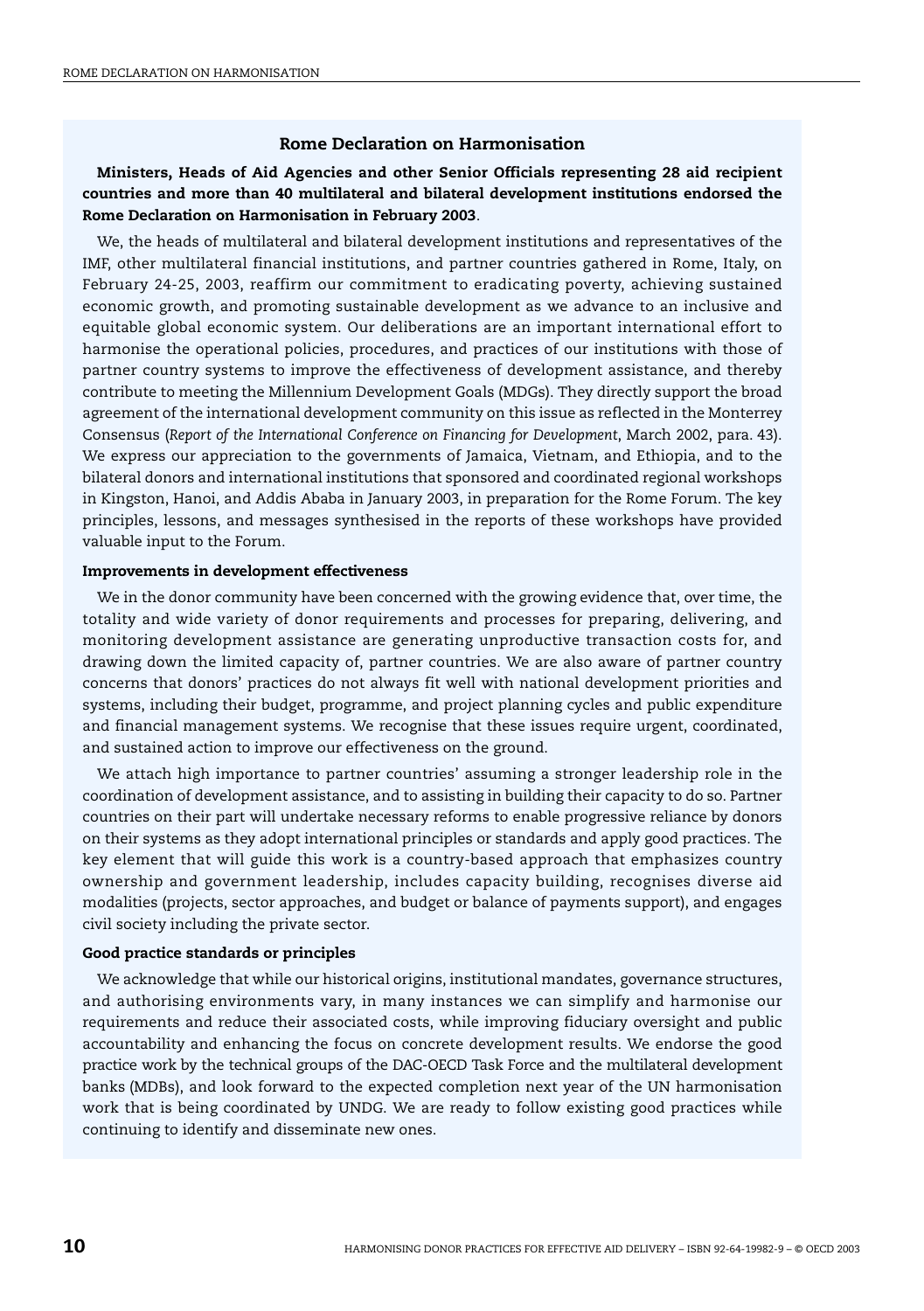### **Going forward**

We agree that, for both donors and partner countries, the progress we make on the ground in programmes and projects will be a concrete and important measure of the success of our efforts. We recognise that such progress can be facilitated and enhanced by harmonisation efforts at the international and regional levels. Building on the work of the DAC-OECD and MDB working groups and on country experience, including the recent country initiatives, we commit to the following activities to enhance harmonisation:

- ❖ Ensuring that development assistance is delivered in accordance with partner country priorities, including poverty reduction strategies and similar approaches, and that harmonisation efforts are adapted to the country context.
- ❖ Reviewing and identifying ways to amend, as appropriate, our individual institutions' and countries' policies, procedures, and practices to facilitate harmonisation. In addition, we will work to reduce donor missions, reviews, and reporting, streamline conditionalities, and simplify and harmonise documentation.
- ❖ Implementing progressively building on experiences so far and the messages from the regional workshops – the good practice standards or principles in development assistance delivery and management, taking into account specific country circumstances. We will disseminate the good practices to our managers and staff at headquarters and in country offices and to other incountry development partners.
- ❖ Intensifying donor efforts to work through delegated cooperation at the country level and increasing the flexibility of country-based staff to manage country programmes and projects more effectively and efficiently.
- ❖ Developing, at all levels within our organisations, incentives that foster management and staff recognition of the benefits of harmonisation in the interest of increased aid effectiveness.
- ❖ Providing support for country analytic work in ways that will strengthen governments' ability to assume a greater leadership role and take ownership of development results. In particular, we will work with partner governments to forge stronger partnerships and will collaborate to improve the policy relevance, quality, delivery, and efficiency of country analytic work.
- ❖ Expanding or mainstreaming country-led efforts (whether begun in particular sectors, thematic areas, or individual projects) to streamline donor procedures and practices, including enhancing demand-driven technical cooperation. The list of countries presently involved includes Ethiopia, Jamaica, Vietnam, Bangladesh, Bolivia, Cambodia, Honduras, Kenya, Kyrgyz Republic, Morocco, Niger, Nicaragua, Pacific Islands, Philippines, Senegal, and Zambia.
- ❖ Providing budget, sector, or balance of payments support where it is consistent with the mandate of the donor, and when appropriate policy and fiduciary arrangements are in place. Good practice principles or standards – including alignment with national budget cycles and national poverty reduction strategy reviews – should be used in delivering such assistance.
- ❖ Promoting harmonised approaches in global and regional programs.

We wish to record that a positive by-product of our collaboration on harmonisation has been increased information sharing and improved understanding of commonalities and differences during the preparation or revision of our respective operational policies, procedures, and practices. We will deepen this collaboration in the future, and will explore how such collaboration could help to ensure that new or revised policies are appropriately harmonised or "harmonisable" with those of the partner countries and donor institutions.

We recognise the global work on monitoring and assessing the contribution of donor support to the achievement of the MDGs. We will track and, as necessary, refine lead indicators of progress on harmonisation such as those described in the DAC-OECD Good Practice Papers.